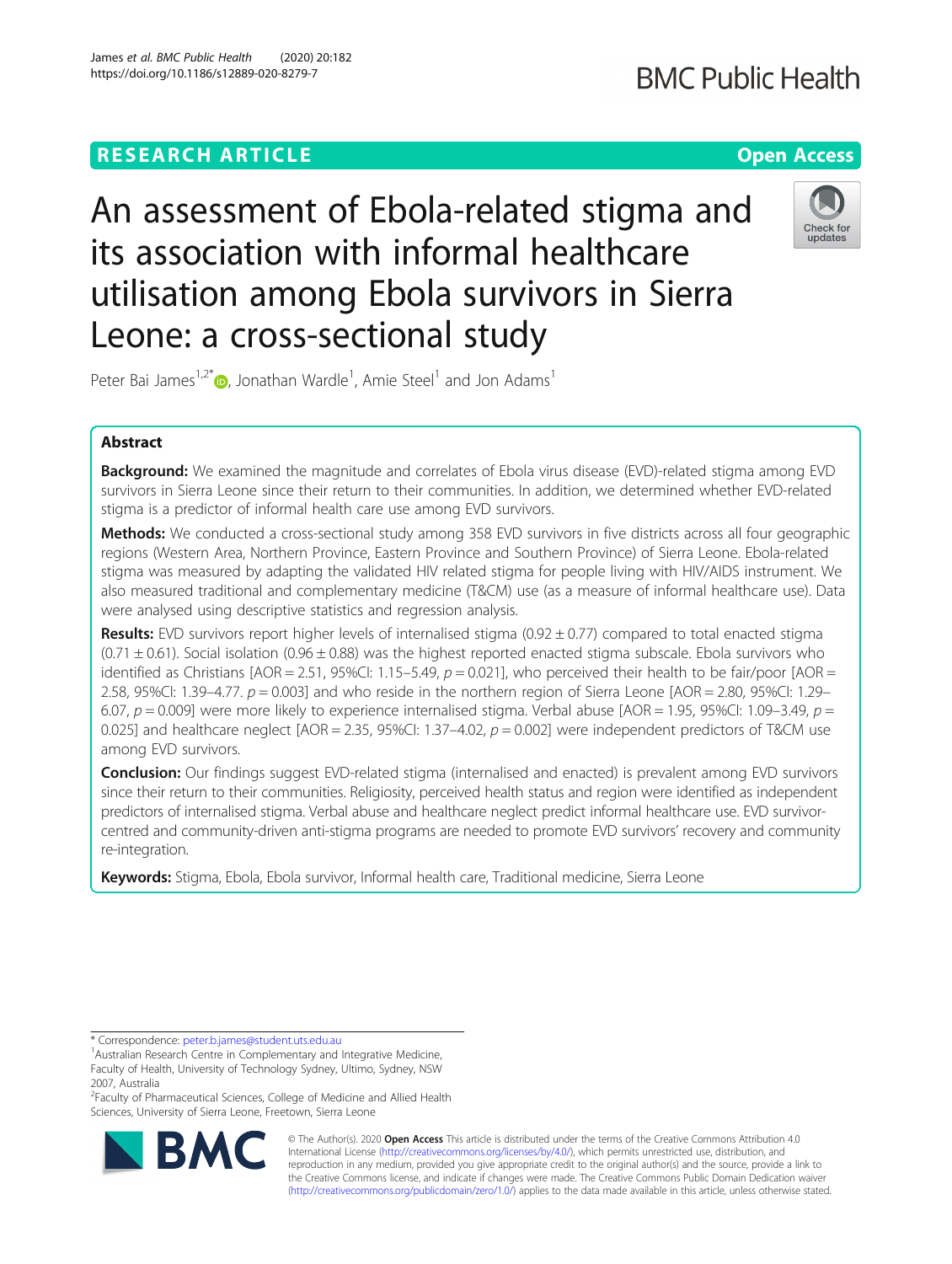## Background

The 2014–2016 Ebola virus disease (EVD) outbreak in West Africa is considered the largest and unprecedented public health emergency in the history of the disease [\[1](#page-10-0)]. As at the 30th March 2016, the morbidity and mortality figures due to EVD were estimated at 28, 646 and 11, 322 respectively [\[2](#page-10-0)]. The West African Ebola outbreak also recorded the highest number of survivors, and current estimates put the number of EVD survivors at more than 10,000 [\[3\]](#page-10-0). Many EVD survivors are known to be suffering from short and long-term physical symptoms and mental complications as a result of surviving EVD [\[4](#page-10-0)–[6](#page-10-0)]. Psychosocial consequences of EVD survivorship can be traumatic, due to the adverse psychological experiences of individuals with EVD had to grapple with during infection, treatment and post-discharge. These adverse experiences includes various forms of psychosocial challenges such as depression, anxiety and grief due to loss of loved ones and stigma [\[4](#page-10-0)].

Stigma constitutes negative attitudes and beliefs that discredit an individual or group of individuals leading to prejudice and societal exclusion [\[7\]](#page-10-0). Stigma can lead to experiences and feelings of blame, shame, worthlessness, loneliness, isolation, social exclusion and discrimination in accessing social amenities and healthcare services [\[8](#page-10-0), [9](#page-10-0)]. Socially undesirable manifestations (prejudice and discrimination) expressed against those with the stigmatizing attributes are known as enacted stigma whereas the feeling of shame, guilt or worthlessness experienced as a result of having the stigmatising attribute is referred to as internalised stigma [[10](#page-10-0)]. EVD-related stigma is largely based on community fear that EVD survivors are still contagious [[11](#page-10-0)]. Such fear is profound if EVD survivors experience post-Ebola sequelae [\[12,](#page-10-0) [13](#page-10-0)] or are aware that the Ebola virus can be present in certain immune-protective parts of the body after convalescence (for example, the semen, breast milk, ocular (eye) fluid, and spinal column fluid) [[14](#page-10-0), [15](#page-10-0)]. EVD-related stigma has led to EVD survivors being mocked by their communities [[16,](#page-10-0) [17](#page-10-0)], being evicted from their homes by their property owners [[13](#page-10-0), [17\]](#page-10-0), losing their former jobs [[11](#page-10-0)] and being divorced by their spouses [[12](#page-10-0), [13\]](#page-10-0). Some EVD survivors have been prevented from visiting public places such as public toilets and have experienced difficulty in trading commodities at their local market due to a community reluctance to touch their items or money [\[12,](#page-10-0) [13\]](#page-10-0). EVD-related stigma has been reported by EVD survivors and their communities in DR Congo (35%), Guinea (26%) and Liberia (3%) [[18](#page-10-0)–[20\]](#page-10-0), and may be more common among female rather than male EVD survivors [[12\]](#page-10-0). Other factors, which have been reported as predictors of EVD-related stigma, are age, level of education, and having accessed medical care [\[21\]](#page-10-0). Liberian research also suggests EVD survivors are reported to be more likely to experience stigma compared to their

close contacts who were not infected with EVD virus [[22](#page-10-0)] however the degree of EVD-related stigma may decline among survivors over time [[21,](#page-10-0) [23\]](#page-10-0). In Sierra Leone, stigmatisation is reported in approximately one third of EVD survivors [[24](#page-10-0), [25\]](#page-10-0).

Stigma associated with infectious disease has been linked to poor adherence to conventional treatment and the utilization of informal or non-integrated forms of health care such as traditional and complementary medicine (T&CM) [[26,](#page-10-0) [27\]](#page-10-0). T&CM refers to a number of health systems, products and practices considered to be predominantly outside conventional medical practice and the medical curriculum [[28,](#page-10-0) [29\]](#page-10-0). In sub-Saharan Africa, an average of 58% of the general population is estimated to use T&CM products and 29% consult T&CM practitioners [\[30](#page-10-0)]. The key reasons for T&CM use in Africa have been attributed to its low cost, easy accessibility, the alignment between T&CM philosophy and local cultural and religious values, perceived safety and efficacy, and dissatisfaction with conventional medicine [[30\]](#page-10-0). In Sierra Leone, T&CM utilisation is common especially among hypertensive, pregnant women, infertile women, and lactating mothers and in the management of malaria and diarrhoea  $[31–36]$  $[31–36]$  $[31–36]$ . Studies have reported individuals with HIV/AIDS or mental health diagnoses that experience stigma are more likely to access T&CM services [\[37,](#page-10-0) [38](#page-10-0)]. This pattern of use is reportedly due to the users' perception of T&CM as less stigmatizing than conventional medicine, partly justified by the view that these T&CM approaches are deeply rooted in the local cultural and traditional practices [[37](#page-10-0), [38](#page-10-0)]. Among SARS survivors, T&CM was reported to be useful in overcoming SARS-related stigmas by creating new social support networks and counteracting potential future stigmatization and discrimination [[39](#page-10-0)].

Most studies on stigma among EVD survivors have focussed on its magnitude and nature both immediately following and over a number of years after discharge from an Ebola treatment centre [[11](#page-10-0)–[13,](#page-10-0) [17](#page-10-0)–[21](#page-10-0), [23](#page-10-0), [25](#page-10-0), [40](#page-10-0)]. Although recent studies have reported the use of informal healthcare services among EVD survivors [[41](#page-10-0), [42\]](#page-10-0), globally, no study to date has reported whether EVD-related stigma is associated with T&CM utilisation among EVD survivors. In addition, none of the published studies in Sierra Leone on EVD survivors has explored the sociodemographic and health-related factors associated with EVDrelated stigma. Such associations are important, as they will inform the design and implementation of future antistigma interventions. Therefore, we examined the magnitude and the sociodemographic and health related correlates of enacted and internalised stigma among EVD survivors in Sierra Leone since their return to their communities. In addition, our study determined whether enacted and internalised stigma are possible predictors of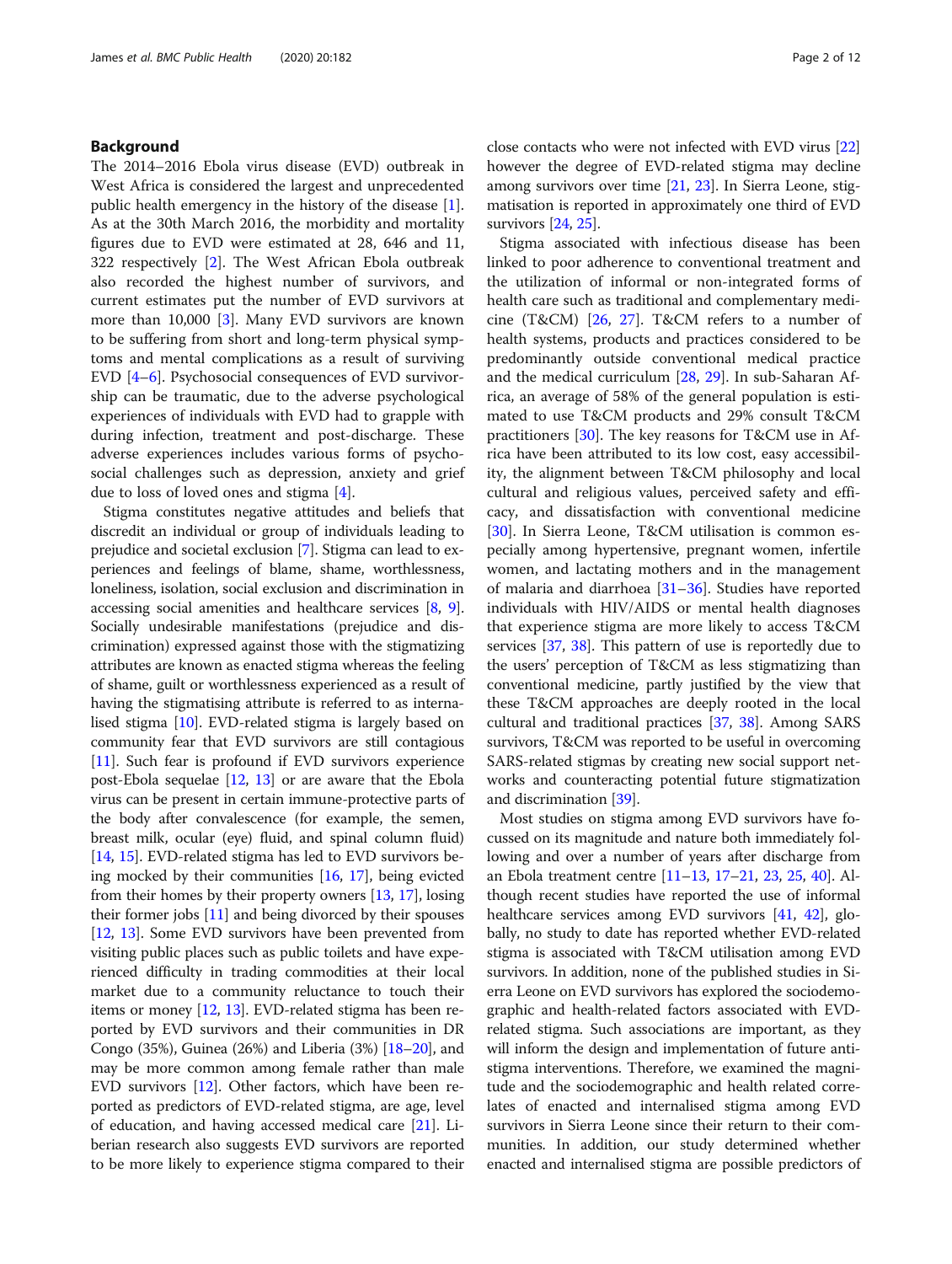informal healthcare service utilisation (T&CM use) among EVD survivors in Sierra Leone.

## **Methods**

## Study design, setting and participants

We conducted a cross-sectional questionnaire study between January and August 2018 among EVD survivors across all four geographic regions (Western Area, Northern Province, Eastern Province and Southern Province) of Sierra Leone. Participants in this study were adult EVD survivors aged 18 years and older experiencing post-Ebola sequelae. We excluded EVD survivors whose physical and psychological health limited them from providing information, such as those survivors with memory loss, hearing loss, high fever and bleeding or those experiencing acute emotional distress.

## Sampling method

A sample of 351 EVD survivors was determined using a sample size formula for cross-sectional studies ( $N = \frac{z^2pq}{r}$  $d^2$ ). We increased our sample to 400 to make up nonresponses. Multistage sampling method was used to recruit participants across the country. Data was collected from the four geographic regions of Sierra Leone (Western Area, Northern province, Southern province and Eastern province). Five districts were purposefully selected to cover all four geographic regions of the country. The location of the five districts in Sierra Leone are shown in Fig. 1. The five districts are western area urban and western area rural districts (both in the Western area), Bo district (Southern province), Kenema district (Eastern province) and Bombali district (Northern province). These five districts were chosen based on the epidemiological profile of the total confirmed Ebola cases and because they are host to the highest number of Ebola survivors in Sierra Leone. We randomly sampled the required number of EVD survivors in all five districts based on proportional representation using the national list of registered Ebola survivors obtained from the Sierra Leone Association of Ebola survivors (SLAES). Survivors who were randomly chosen were invited to participate in the study via telephone.

#### **Measures**

## Demographics and health related characteristics

The survey instrument measures EVD demographics such age, sex, marital status, educational status, religious

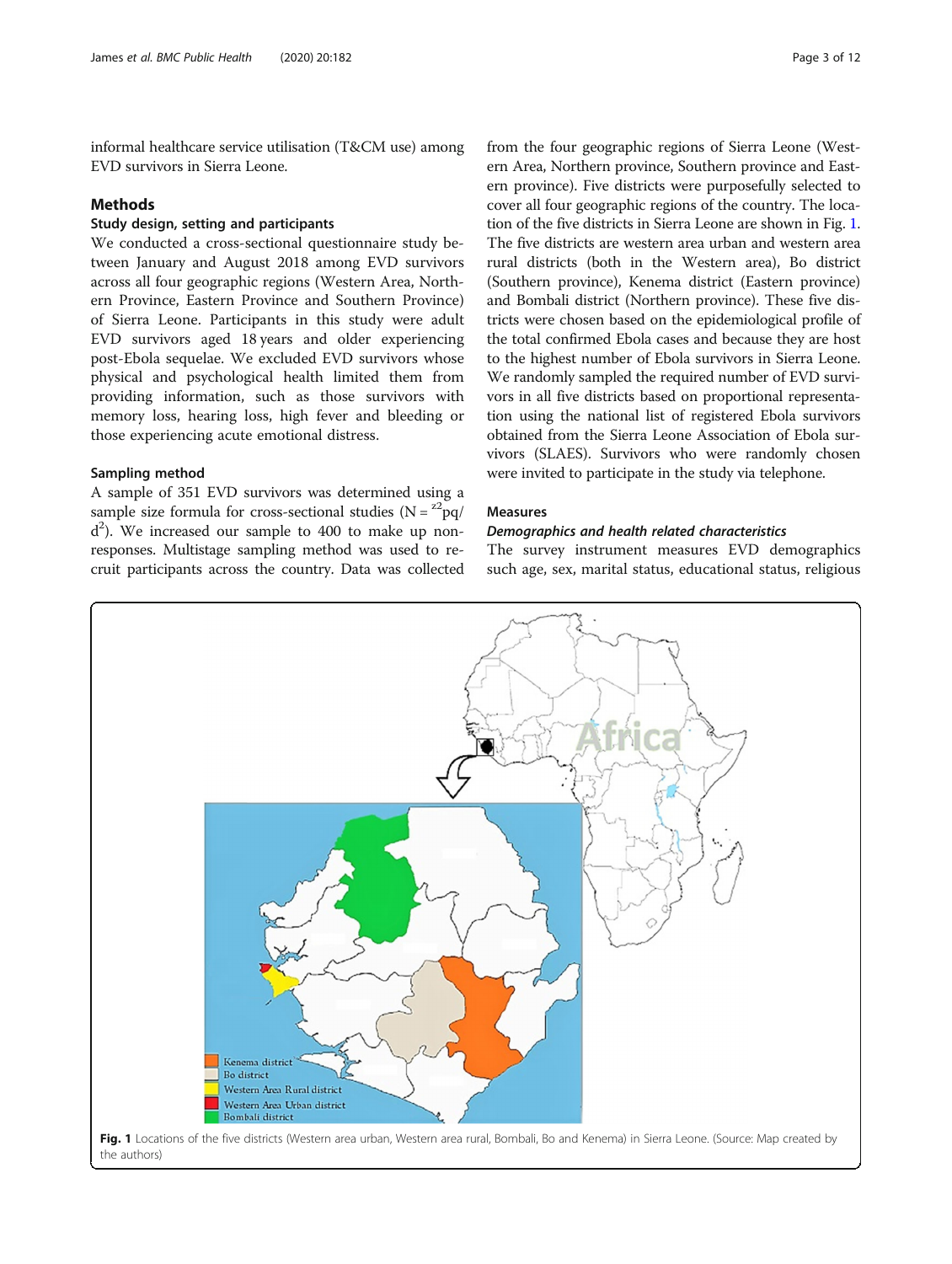affiliation, employment status, financial status, place of residence (urban/rural), geographical region (north, south, east regions and western area) and time (months) since post-discharge. Perceived health status was measured using a five-point Likert scale that ranged from "excellent" to "poor". EVD survivors were asked if they had been diagnosed with any chronic condition prior to being infected with EVD virus.

### Ebola-related stigma

The Ebola-related stigma instrument was adapted from the HIV-related stigma for people living with HIV/AIDS (HASI-P). The HASI-P is a validated 33-item scale that measures stigma among HIV/AIDS patients in the past 3 months [[43](#page-11-0)]. This instrument was validated among HIV/AIDS patients in five African countries: Lesotho, Malawi, South Africa, Swaziland and Tanzania. It consists of the following subscales and this includes verbal abuse (eight items,  $α = 0.886$ ); healthcare neglect (seven items,  $\alpha$  = 0.832); social isolation (five items,  $\alpha$  = 0.890); fear of contagion (six items,  $\alpha = 0.795$ ); and workplace stigma (two items,  $\alpha = 0.758$ ) all of which measures enacted stigma. The final subscale called negative selfperception (five items, α = 0.906) measures internalised stigma [[43](#page-11-0)]. We decided to use HIV/AIDS related stigma scale (HASI-P) because HIV/AIDS patients share similar psychosocial challenges with EVD survivors in terms of social isolation, fear of contagion and family and community stigma and discrimination [\[44](#page-11-0)]. In addition, there is widespread misinformation about HIV/AIDS and EVD. For instance, EVD and HIV/AIDS only affects certain groups of people in society (the poor for EVD and promiscuous adults or homosexuals for HIV/AIDS) and the unfounded community fear of being infected with the virus through means that have not being scientifically proven [[44](#page-11-0)]. To adapt to our setting, the HASI-P was reviewed by two experts in sociology and EVD as well as piloted among 10 EVD survivors. Based on their feedback, we decided to remove the two items that measure workplace stigma since the majority of EVD survivors did not have any paid job before or after EVD. We also removed the statement "At the hospital, I was left in soiled bed" from the healthcare neglect subscale since majority of survivors were not admitted at the clinic/hospital. In addition, the wording of some statements were changed to fit the local EVD survivorship context. Further, we decided to assess stigma experienced by EVD survivors since their discharged from Ebola treatment centre instead of the past 3 months, as was the case when the instrument was validated among HIV/AIDS patients [\[43](#page-11-0)]. The final adapted HASI-P instrument used in our study is attached as an Additional file [1](#page-9-0).

## Use of traditional and complementary medicine

EVD survivors were asked about their health care utilisation, including whether they have used T&CM treatment (products and practitioners) since their discharge from the ETC. The common T&CM modalities considered in our study were informed by studies undertaken previously in Sierra Leone [\[31](#page-10-0)–[33,](#page-10-0) [35](#page-10-0), [45](#page-11-0)–[47\]](#page-11-0) and across Africa [\[30](#page-10-0)]. We considered T&CM in our study to include biological based therapy (herbal medicine and animal extract), spiritual therapy (prayer/faith healing), alternative medicine systems (Chinese herbal medicine, and acupuncture), and physical therapy/body manipulations (massage therapy, traditional bone setting).

## Data collection and ethical consideration

Trained data collectors obtained the relevant information from EVD survivors using self-administered or interviewer-administered (for illiterate participants) formats. The University of Technology Sydney Human Research Ethics Committee (UTS-HREC-ETH17–2080) and the Sierra Leone Ethics and Scientific Review Committee granted ethical clearance. A participant information sheet, explaining the purpose and scope of the study, as well as the option to opt out, was given or read (illiterate) to EVD survivors before seeking their consent to participate. Survivors signing or thumb printing the consent form was interpreted as their willingness to participate. Survivors who signed or thumbed printed (for illiterate participants) the consent form were then given the questionnaire to fill or to be interviewed(for illiterate participants).Three hundred and fifty eight EVD survivors consented and completely filled the questionnaire and were included in the data analysis. We collected our data between May and August 2018 and it was done either at the regional office of EVD survivors or their homes or the village courtyard.

#### Data analysis

We used IBM SPSS Statistics version 25 to perform all analyses. Each of the 30 stigma items was assigned a score of 0 to 3 ( $0 =$  never, 1 = once or twice, 2 = several times and  $3 =$  most of the time). For each participant, we summed the scores and divided by the number of items to get the mean score for each of the factors/subscales. To obtain the overall total stigma mean score, we summed up the mean scores of each of the factors and divided by 30. Stigma was analysed as a binary variable (yes/no). Mean stigma score of zero means that none of the items (experiences) in each of the subscales (internalised stigma, verbal abuse, healthcare neglect, fear of contagion and social isolation) occurred since discharged from the ETC. A mean stigma score greater than zero indicated that at least one of the items in each of the subscales occurred once or twice or several times or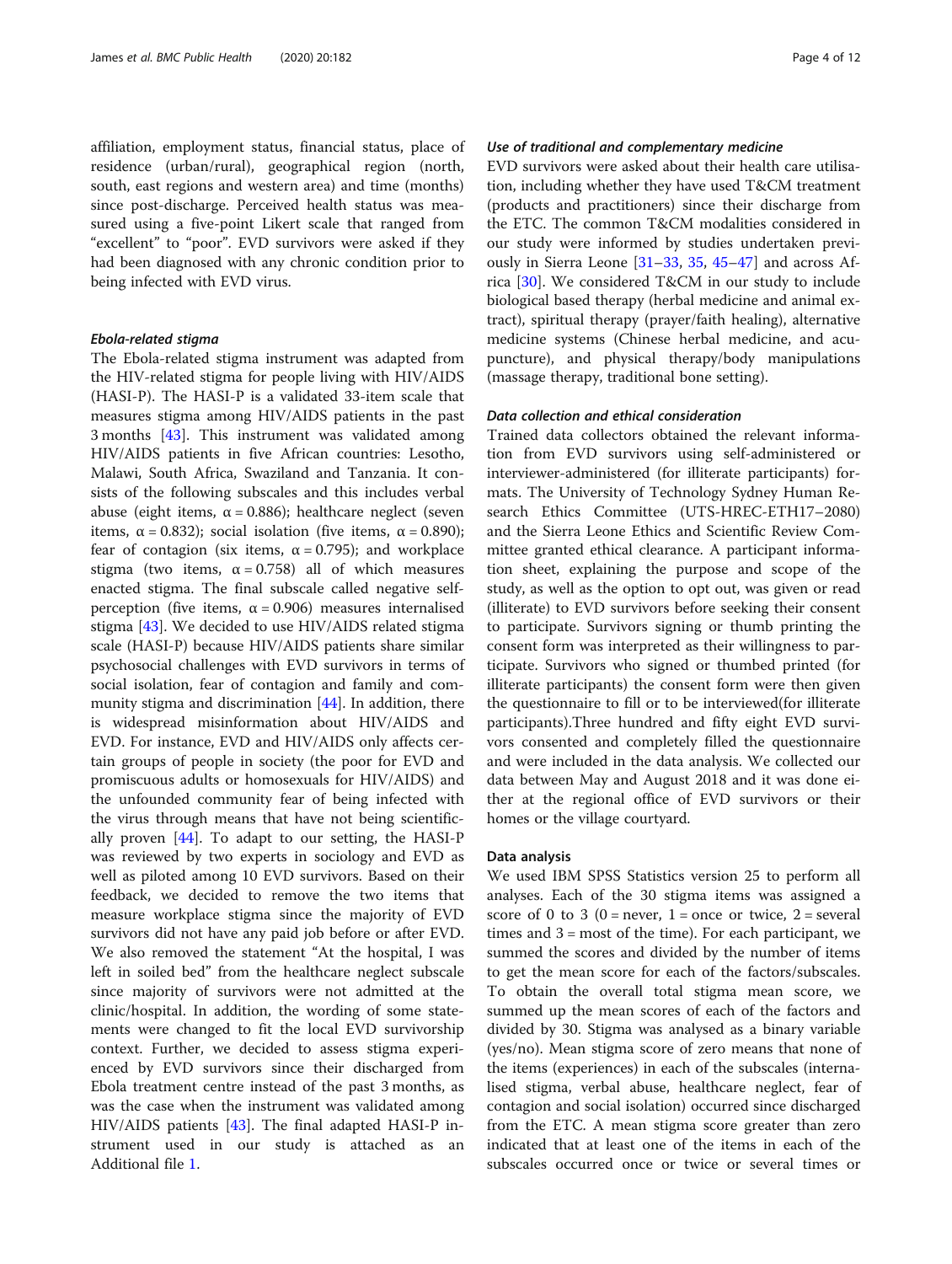most of the time. As a binary variable, mean score of zero was taken as the absence of stigma and greater than zero was taken present of stigma. We employed chi-square and Fischer exact two tailed tests to determine the association between stigma subscales and sociodemographic and health related variables. We conducted a backward stepwise regressions analysis to establish the most parsimonious model that determines the sociodemographic and health related predictors of internal and enacted stigma. We also used backward stepwise regressions analysis to establish the most parsimonious model that predicts whether internal and enacted stigma is an independent predictor of informal healthcare use (T&CM use). To determine the independent association between EVD –related stigma and T&CM use, all of the sociodemographic (age, sex, marital status, religious affiliation, employment status residence etc.) and health related (perceived health status, Duration(years) since discharged from ETC, known chronic disease) variables were taken as potential cofounders and were adjusted for in the regression analysis. Probability less than 0.05 was as statistically significant for all inferential statistical analyses.

## Results

Out of the 400 survivors invited to participate in the study, 377 of them agreed to take part in the study. However, 19 failed to completely fill the questionnaire. Thus, complete data on 358 EVD survivors were analysed. Table 1 gives a summary of EVD survivors' sociodemographic and healthrelated characteristics. More than half ( $n = 194, 54.2\%$ ) of survivors were within the ages of 18–33 years and close to two-thirds  $(n = 223, 62.3%)$  were females. Also close to three –fourths  $(n = 262, 73.2%)$  of survivors perceived their health to be fair/poor.

## Stigma experienced by EVD survivors

Based on the calculated mean scores, EVD survivors reported higher levels of internalised stigma  $(0.92 \pm 0.77)$ compared to enacted stigma  $(0.71 \pm 0.61)$ . Among the enacted stigma subscale, social isolation  $(0.96 \pm 0.88)$  and healthcare neglect  $(0.46 \pm 0.53)$  were the highest and least respectively. We categorised stigma scores into (yes /no) as there was little variability in stigma scores. In general, majority of Ebola survivors endorsed at least one item exploring internalised stigma ( $n = 298$ , 83.2%) and any of the three subscales measuring enacted stigma ( $n = 333, 93\%$ ). Verbal abuse ( $n = 276$ , 77.1%) and fear of contagion ( $n =$ 225, 62.8%) were the highest and least reported enacted stigma subscales respectively (see Table [2](#page-5-0)).

## Association between stigma and sociodemographic and health related variables among Ebola survivors

Table [3](#page-6-0) summarises the comparison of internalized and enacted stigma with sociodemographic and health related

| Characteristics                    | Variables                                   | Total n (%) |
|------------------------------------|---------------------------------------------|-------------|
| Age group                          | 18-33 years                                 | 194(54.2)   |
|                                    | 34-49 years                                 | 134(37.4)   |
|                                    | $\geq 50$ years                             | 30(8.4)     |
| Sex                                | Male                                        | 135(37.7)   |
|                                    | female                                      | 223(62.3)   |
| <b>Educational Status</b>          | Non-formal education                        | 147(41.1)   |
|                                    | Primary                                     | 44(12.3)    |
|                                    | Secondary                                   | 126(35.2)   |
|                                    | Tertiary                                    | 41(11.5)    |
| Religious Affiliation              | Christianity                                | 92(25.7)    |
|                                    | Islam                                       | 266(74.3)   |
| Marital Status                     | Single                                      | 100(27.9)   |
|                                    | Married/Cohabitating                        | 171(47.8)   |
|                                    | Divorced/Separated/widowed                  | 87(24.3)    |
| Financial management               | It is impossible/ Difficult all<br>the time | 110(30.7)   |
|                                    | difficult some time                         | 238(66.5)   |
|                                    | Not too bad                                 | 10(2.8)     |
| Monthly income (Leones)            | Less than 500,000                           | 252(70.4)   |
|                                    | 500,000 - 1 million                         | 94(26.3)    |
|                                    | $>1$ million                                | 12(3.4)     |
| Residential Area                   | Urban                                       | 219(61.2)   |
|                                    | Rural                                       | 139(38.8)   |
| Region                             | Northern region<br>(Bambali district)       | 120(33.5)   |
|                                    | Southern region (Bo district)               | 55(15.4)    |
|                                    | Eastern region (Kenema district)            | 62(17.3)    |
|                                    | Western Area                                | 121(33.8)   |
| Employment status                  | Full time                                   | 164(45.8)   |
| after surviving Ebola              | Part time                                   | 16(4.5)     |
|                                    | Casual/Temporal                             | 19(5.3)     |
|                                    | Looking for job                             | 100(27.9)   |
|                                    | not in paid work force                      | 59(16.5)    |
| Current perceived health<br>status | Very good/Good                              | 96(26.8)    |
|                                    | Fair/poor                                   | 262(73.2)   |
| Duration(years) since              | $\leq$ 3 years                              | 27(7.5)     |
| discharged from ETC                | > 3 years                                   | 331(92.5)   |
| Known Chronic disease              | Yes                                         | 46(12.8)    |
|                                    | No.                                         | 312(87.2)   |

variables among Ebola survivors. Religious affiliation ( $p =$ 0.038) and perceived health status ( $p = 0.004$ ) were associated with internalised stigma. None of the sociodemographic and health related variables was associated with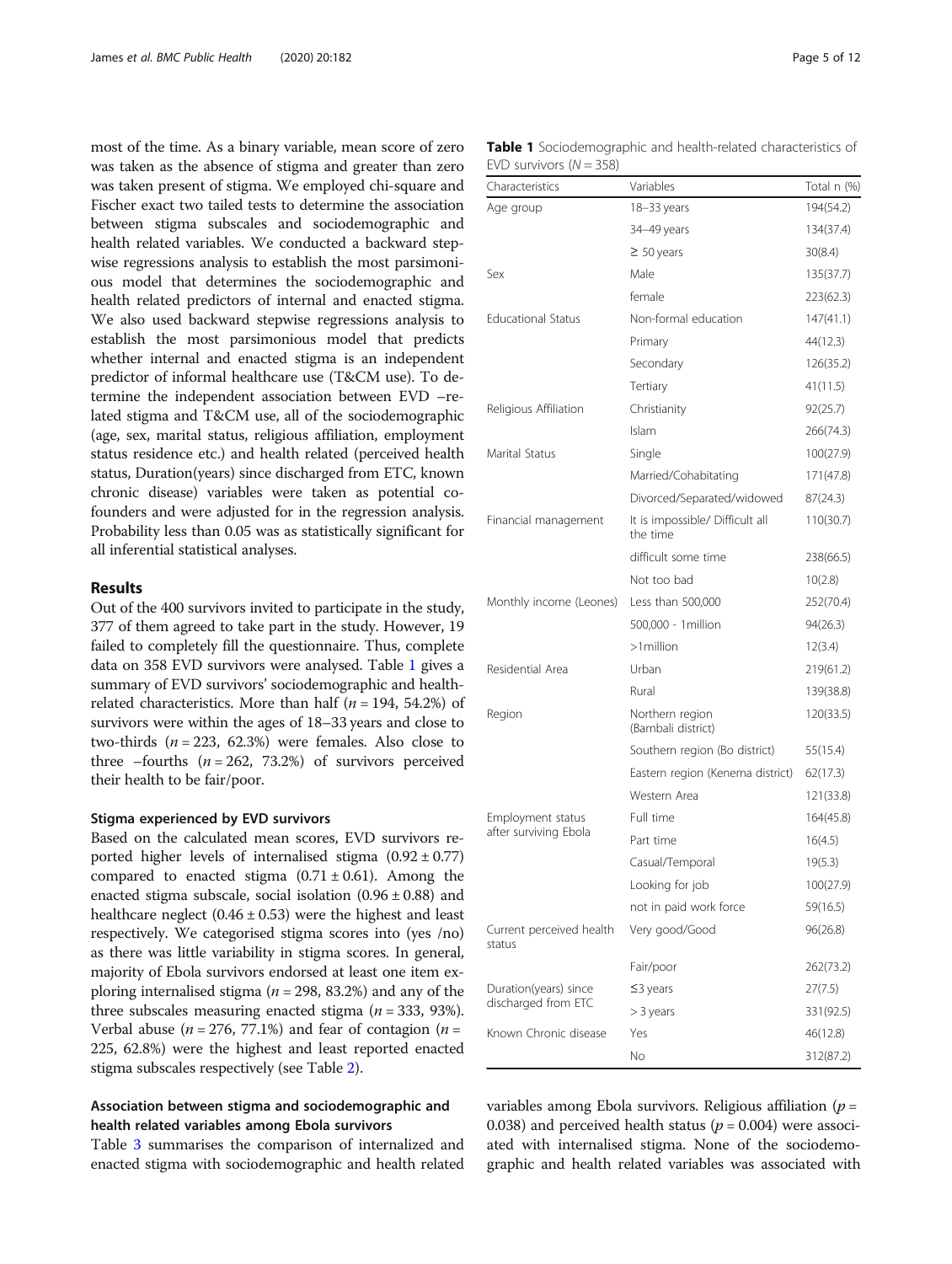<span id="page-5-0"></span>Table 2 EVD-related stigma scores experienced by EVD survivors according to the adapted HASI-P stigma instrument

| Stigma scales                                           | Mean (SD)  | Mean score $=$ zero (None of the items<br>in each of scale was endorsed)<br>n(%) | Mean score $\geq$ 0(at least one of the<br>items in each scale was endorsed)<br>n (%) |
|---------------------------------------------------------|------------|----------------------------------------------------------------------------------|---------------------------------------------------------------------------------------|
| Internalized stigma (negative self-perception subscale) | 0.92(0.77) | 60(16.8)                                                                         | 298(83.2)                                                                             |
| Total enacted stigma (remaining four subscales)         | 0.71(0.61) | 25(7.0)                                                                          | 333(93)                                                                               |
| Verbal abuse                                            | 0.72(0.76) | 82(22.9)                                                                         | 276(77.1)                                                                             |
| Healthcare neglect                                      | 0.46(0.53) | 105(29.3)                                                                        | 253(70.7)                                                                             |
| Social isolation                                        | 0.96(0.88) | 92(25.7)                                                                         | 266(74.3)                                                                             |
| Fear of contagion                                       | 0.72(0.84) | 133(37.2)                                                                        | 225(62.8)                                                                             |

enacted stigma. After adjusting for possible cofounders through regression analysis, Ebola survivors who were Christians  $[AOR = 2.51, 95\%$ CI: 1.15–5.49,  $p = 0.021$ ], who perceived their health to fair/poor were [AOR = 2.58, 95%CI: 1.39–4.77.  $p = 0.003$  and who reside in the northern region of Sierra Leone [AOR = 2.80, 95%CI: 1.29–6.07,  $p = 0.009$ ] were more likely to experience internalised stigma (see Table [4\)](#page-7-0). No sociodemographic and health related variables predicted total enacted stigma. Table [5](#page-7-0) summarizes the independent association between the individual subscales of the enacted stigma and sociodemographic and health related variables. Ebola survivors who reside in the urban area were more likely [AOR = 2.7, 95%CI: 1.57–4.66,  $p < 0.001$ ] and those who live in the Northern Region of Sierra Leone were less likely [AOR = 0.37, 95%CI: 0.20–0.69  $p = 0.002$  to experience verbal abuse. Survivors residing in the Northern Region compared to those in the Western Area were more likely [AOR = 2.03, 95%CI: 1.13–3.64,  $p = 0.018$ ] to experience healthcare neglect. EVD survivors residing in the Southern  $[AOR = 3.11, 95\%CI: 1.41-6.83, p = 0.005]$  and eastern  $[AOR = 2.44, 95\%CI: 1.19-5.03, p = 0.015]$  regions were more likely to be stigmatised due to fear of contagion than those in the Western area. In addition, EVD survivors in the Eastern region were more likely [AOR = 3.06, 95%CI: 1.34–7.02,  $p = 0.008$ ] to be socially isolated than those in the western area. Unemployed EVD survivors were more likely  $[AOR = 2.13, 95\%CI: 1.26-3.6, p = 0.005]$  to be socially isolated than their employed counterparts.

## Association between T&CM use and internalised and enacted stigma

Table [6](#page-8-0) presents the independent association between T&CM use and internalised and enacted stigma using backwards stepwise binary logistic regression. EVD survivors who experienced enacted stigma were [AOR = 4.58, 95%CI: 1.51–13.83,  $p = 0.007$ ] more likely to use T&CM. Further analysis of the subscales of the enacted stigma revealed that verbal abuse  $[AOR = 1.95, 95\%CI:$ 1.09–3.49,  $p = 0.025$ } and healthcare neglect [AOR = 2.35, 95%CI: 1.37–4.02,  $p = 0.002$ ] were independent predictors of T&CM use among the EVD survivors.

Internalised stigma was not found to be a predictor of T&CM use  $[AOR = 1.93, 95\%CI: 0.99 - 3.75, p = 0.054]$ .

## **Discussion**

This is the first nationally representative study to determine the prevalence of stigma, its sociodemographic correlates and association with informal and nonintegrated forms of health care such as T&CM use among EVD survivors in Sierra Leone. One key finding from our study is that EVD survivors report high levels of internalised and enacted stigma since discharge from an Ebola treatment centre which is in line with findings from a longitudinal Liberian study that reported high levels of stigma at baseline but lower levels at subsequent follow-up visits [\[21](#page-10-0), [23](#page-10-0)]. Our finding also resonates with similar short term and smaller sample size cross-sectional studies in Sierra Leone [\[24](#page-10-0), [25,](#page-10-0) [48](#page-11-0)], Liberia  $[20]$  $[20]$ , Guinea  $[49]$  $[49]$ , and DR Congo  $[19, 40]$  $[19, 40]$  $[19, 40]$ , which reported that EVD survivors experience several forms of internalised and enacted stigma. Our result identifies higher occurrence of internalised stigma when compared with the occurrence of total enacted stigma experienced by EVD survivors. Our result contrasts to findings reported in a Liberian longitudinal cohort study that employed a different stigma instrument [[23\]](#page-10-0) but is in line with a South African study that employed the same stigma tool to measure stigma among HIV/AIDS patients to that employed in our study [\[50\]](#page-11-0). The higher frequency of internalised stigma (negative self-perception) among EVD survivors in our study is a cause for concern and warrants further research attention as it can lead to low self-esteem, low self-efficacy, loss of hope for the future and can interfere with life goal achievement [[51\]](#page-11-0). The findings for EVD studies appear to be similar to some other infectious diseases. For example, similar sequelae have been reported among HIV/AIDS patients in Hong Kong [\[52\]](#page-11-0) and Uganda [\[53](#page-11-0)], in which HIV/ AIDS patients reported to feel less worthy of themselves, guilt, shame and self-blame for having HIV/AIDS.

The common types of enacted stigma faced by EVD survivors in our study were social isolation, verbal abuse and fear of contagion, all of which are congruent with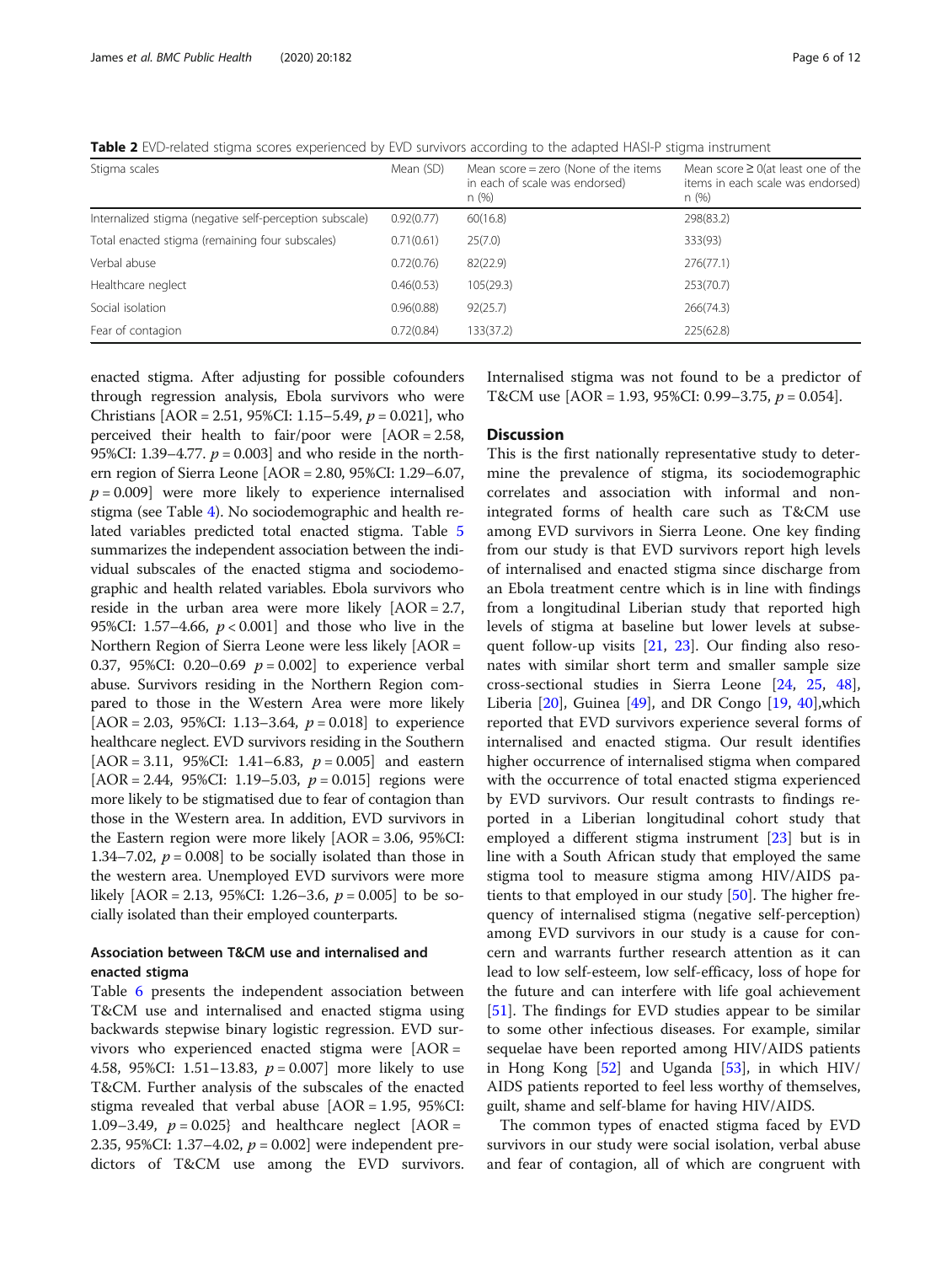<span id="page-6-0"></span>Table 3 Comparison of internalized and enacted stigma with sociodemographic and health related variables among Ebola survivors

| Characteristics                           | Variables                                | Internalized stigma |          |            | Enacted stigma |          |            |
|-------------------------------------------|------------------------------------------|---------------------|----------|------------|----------------|----------|------------|
|                                           |                                          | Yes n (%)           | No n (%) | $p$ -value | Yes n (%)      | No n (%) | $p$ -value |
| Age group                                 | 18-33 years                              | 158(53.0)           | 36(60.0) | 0.599      | 179(53.8)      | 15(60.0) | 0.815      |
|                                           | 34-49 years                              | 114(38.3)           | 20(33.3) |            | 125(37.5)      | 9(36.0)  |            |
|                                           | $\geq 50$ years                          | 26(8.7)             | 4(6.7)   |            | 29(8.7)        | 1(4.0)   |            |
| Sex                                       | Male                                     | 111(37.2)           | 24(40.0) | 0.688      | 129(38.7)      | 6(24.0)  | 0.143      |
|                                           | female                                   | 187(62.8)           | 36(60.0) |            | 204(61.3)      | 19(76.0) |            |
| <b>Educational Status</b>                 | Non-formal education                     | 127(42.6)           | 20(33.3) | 0.551      | 135(40.5)      | 12(48.0) | 0.396      |
|                                           | Primary                                  | 36(12.1)            | 8(13.3)  |            | 39(11.7)       | 5(20.0)  |            |
|                                           | Secondary                                | 103(34.6)           | 23(38.3) |            | 120(36.0)      | 6(24.0)  |            |
|                                           | Tertiary                                 | 32(10.7)            | 9(15.0)  |            | 39(11.7)       | 2(8.0)   |            |
| Religious Affiliation                     | Christianity                             | 83(27.9)            | 9(15.0)  | 0.038      | 87(26.1)       | 5(20.0)  | 0.499      |
|                                           | Islam                                    | 215(72.1)           | 51(85.0) |            | 246(73.9)      | 20(80.0) |            |
| Marital Status                            | Single                                   | 83(27.9)            | 17(28.3) | 0.676      | 94(28.2)       | 6(24.0)  | 0.861      |
|                                           | Married/Cohabitating                     | 140(47.0)           | 31(51.7) |            | 159(47.7)      | 12(48.0) |            |
|                                           | Divorced/Separated/widowed               | 75(25.2)            | 12(20.0) |            | 80(24.0)       | 7(28.0)  |            |
| Financial management                      | It is impossible/ Difficult all the time | 91(30.5)            | 19(31.7) | 0.515      | 102(30.6)      | 8(32.0)  | 0.697      |
|                                           | difficult some time                      | 197(66.1)           | 41(68.3) |            | 222(66.7)      | 16(64.0) |            |
|                                           | Not too bad                              | 10(3.4)             | O(0.0)   |            | 9(2.7)         | 1(4.0)   |            |
| Monthly income (Leones)                   | Less than 500,000                        | 211(70.8)           | 41(68.3) |            | 236(70.9)      | 16(64.0) | 0.477      |
|                                           | 500,000 - 1 million                      | 76(25.5)            | 18(30.0) | 0.699      | 85(25.5)       | 9(26.0)  |            |
|                                           | >1million                                | 11(3.7)             | 1(1.7)   |            | 12(3.6)        | O(0.0)   |            |
| Residential Area                          | Urban                                    | 185(62.1)           | 34(56.7) | 0.432      | 204(61.3)      | 15(60.0) | 0.901      |
|                                           | Rural                                    | 113(37.9)           | 26(43.3) |            | 129(38.7)      | 10(40.0) |            |
| Region                                    | Northern region (Bambali district)       | 108(36.2)           | 12(20.0) | 0.084      | 110(33.0)      | 10(40.0) | 0.619      |
|                                           | Southern region (Bo district)            | 42(14.1)            | 13(21.7) |            | 53(15.9)       | 2(8.0)   |            |
|                                           | Eastern region (Kenema district)         | 51(17.1)            | 11(18.3) |            | 59(17.7)       | 3(12.0)  |            |
|                                           | Western Area                             | 97(32.6)            | 24(40.0) |            | 111(33.3)      | 10(40.0) |            |
| Employment status after surviving Ebola   | Full time                                | 134(45.0)           | 30(50.0) | 0.467      | 149(44.7)      | 15(60.0) | 0.187      |
|                                           | Part time                                | 12(4.0)             | 4(6.7)   |            | 16(4.8)        | O(0.0)   |            |
|                                           | Casual/Temporal                          | 15(5.0)             | 4(6.7)   |            | 16(4.8)        | 3(12.0)  |            |
|                                           | Looking for job                          | 84(28.2)            | 16(26.7) |            | 96(28.8)       | 4(16.0)  |            |
|                                           | not in paid work force                   | 53(17.8)            | 6(10.0)  |            | 56(16.8)       | 3(12.0)  |            |
| Current perceived health status           | Very good/Good                           | 71(23.8)            | 25(41.7) |            | 88(26.4)       | 8(32.0)  |            |
|                                           | Fair/poor                                | 227(76.2)           | 35(58.3) | 0.004      | 245(73.6)      | 17(68.0) | 0.544      |
| Duration(years) since discharged from ETC | $\leq$ 3 years                           | 24(8.1)             | 3(5.0)   | 0.414      | 26(7.8)        | 1(4.0)   | 0.487      |
|                                           | $>$ 3 years                              | 274(91.9)           | 57(95.0) |            | 307(92.2)      | 24(96.0) |            |
| Known Chronic disease                     | Yes                                      | 37(12.4)            | 9(15.0)  | 0.585      | 43(12.9)       | 3(12.0)  | 0.895      |
|                                           | No                                       | 261(87.6)           | 51(85.0) |            | 290(87.1)      | 22(88.0) |            |

the common forms of stigma reported by EVD survivors in the wider literature [\[6](#page-10-0)]. These findings may be applicable to other emerging infectious disease survivors more generally, as similar forms of stigma from the public and healthcare staff have also been reported among SARS survivors in Hong Kong [[54](#page-11-0)]. Social isolation, verbal abuse and fear of contagion can lead to increased levels of psychological distress, delayed access to medical care, low adherence to medical therapy and reduced quality of life as it has also been reported among HIV/AIDS and mental health patients [\[55,](#page-11-0) [56\]](#page-11-0). Drawing from lessons learnt from HIV/AIDS-related stigma, several EVD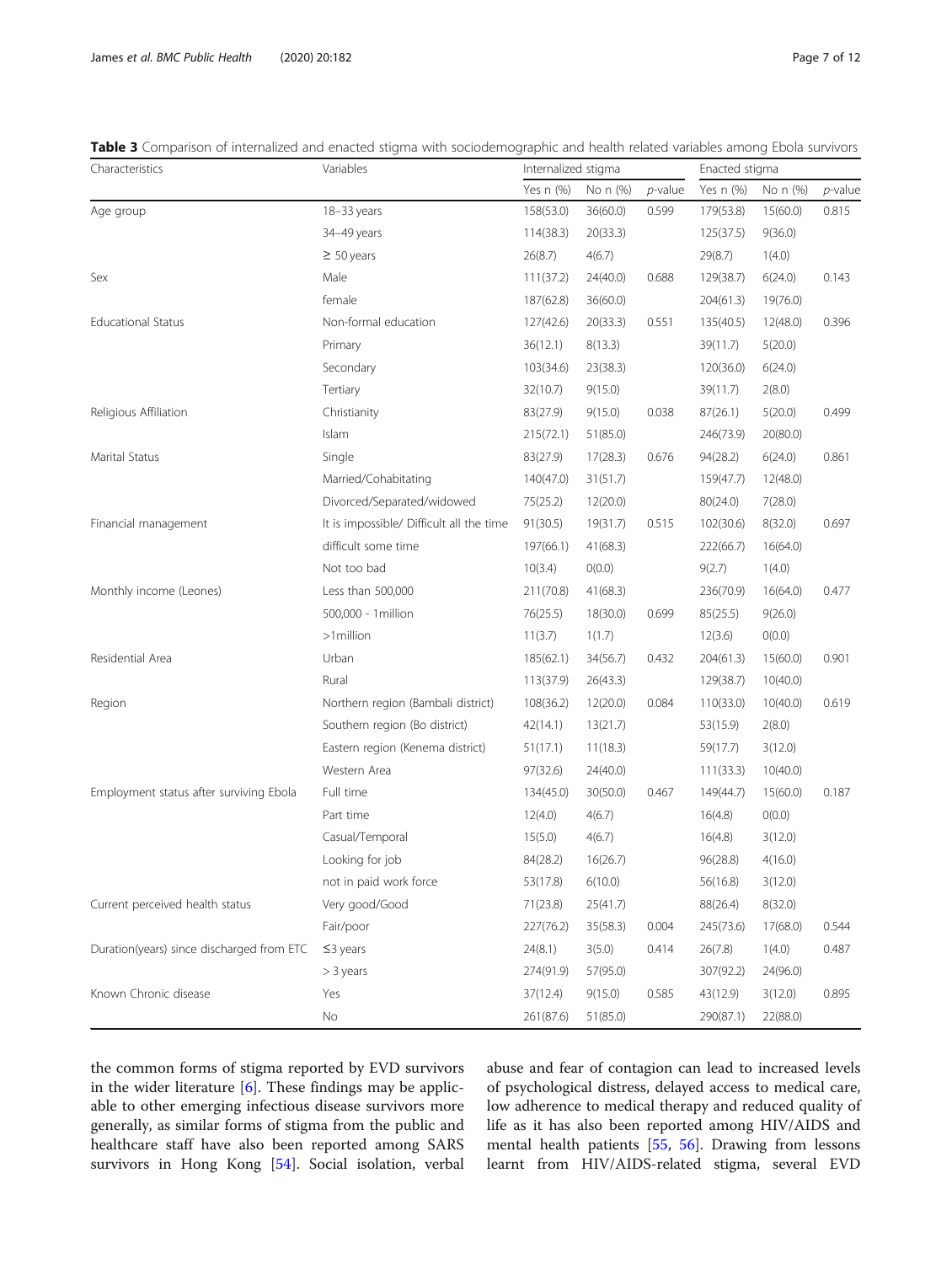|                         |                 |            | internalized stigma |            | Enacted stigma |               |            |  |
|-------------------------|-----------------|------------|---------------------|------------|----------------|---------------|------------|--|
| Characteristics         | Variables       | <b>AOR</b> | 95% CI              | $p$ -value | <b>AOR</b>     | 95% CI        | $p$ -value |  |
| Religion                | Islam           |            |                     | 0.021      |                |               |            |  |
|                         | Christianity    | 2.51       | $1.15 - 5.49$       |            |                |               |            |  |
| Perceived health status | Very /good      |            |                     | 0.003      |                | $0.88 - 5.31$ |            |  |
|                         | Fair/poor       | 2.58       | 1.39-4.77           |            |                |               |            |  |
| Region of country       | Western Area    |            |                     |            |                |               |            |  |
|                         | North region    | 2.80       | $1.29 - 6.07$       | 0.009      |                |               |            |  |
|                         | Southern region | 0.85       | $0.38 - 1.93$       | 0.700      |                |               |            |  |
|                         | Eastern region  | 1.14       | $0.51 - 2.56$       | 0.749      |                |               |            |  |
| Employment status       | Employed        |            |                     |            | 2.16           |               | 0.093      |  |
|                         | Unemployed      |            |                     |            |                |               |            |  |

<span id="page-7-0"></span>Table 4 Adjusted association between demographic and health-related variables and internalized and enacted stigma

survivor-centred and community-driven strategies have been suggested that could contribute to EVD survivors' recovery and community re-integration. These include community long-term psychosocial counselling for EVD survivors to enhance their coping skills, community education and social support programs for EVD survivors, recruitment and training of trusted opinion leaders that can spread accurate de-stigmatising messages within communities, minimising social isolation and promoting economic empowerment of EVD survivors and EVD affected communities [\[44](#page-11-0), [57\]](#page-11-0).

The mental health impact of surviving Ebola is enormous, and previous studies have reported that psychological distress, anxiety and depression are widespread among Ebola survivors  $[4, 6]$  $[4, 6]$  $[4, 6]$  $[4, 6]$ . Although the impact of Ebola –related stigma on mental illness among Ebola survivors is not well understood, stigma induced psychological distress and anxiety have been found to be associated with adverse mental health outcome among HIV/ AIDS patients [\[58\]](#page-11-0). Since HIV/AIDS and Ebola virus disease share similar stigmatizing attributes [[44\]](#page-11-0), it is possible that Ebola –related stigma maybe contributing to the mental health complications among Ebola survivors. Thus, it likely that stigma reduction strategies will help reduce the mental health burden among EVD survivors.

EVD survivors in our study who identified as Christians and reside in the northern region were more likely to experience internalised stigma. The reasons for the

Table 5 Adjusted association between demographic and health-related variables and Individual scales of enacted stigma

|                         |                  | Verbal abuse |                       |       | Healthcare neglect |                     |                    | Fear of contagion |                       |                    | Social Isolation |               |            |
|-------------------------|------------------|--------------|-----------------------|-------|--------------------|---------------------|--------------------|-------------------|-----------------------|--------------------|------------------|---------------|------------|
| Characteristics         | Variables        |              | AOR 95% CI            |       |                    | p-value AOR 95% CI  | p-value AOR 95% CI |                   |                       | p-value AOR 95% Cl |                  |               | $p$ -value |
| Sex                     | Female           |              |                       |       |                    |                     |                    |                   |                       |                    |                  |               |            |
|                         | Male             |              |                       |       | 1.53               | $0.93 - 2.51$       | 0.094              |                   |                       |                    |                  |               |            |
| Religion                | Islam            |              |                       |       |                    |                     |                    |                   |                       |                    |                  |               |            |
|                         | Christianity     | 1.95         | 0.98-3.88 0.056       |       |                    |                     |                    | 1.62              | $0.94 - 2.80$         | 0.081              | 1.72             | $0.92 - 3.19$ | 0.088      |
| Monthly Income(Leones)  | $>1$ million     |              |                       |       |                    |                     |                    |                   |                       |                    |                  |               |            |
|                         | < 500,00         | 0.35         | $0.04 - 2.93$ 0.330   |       |                    |                     |                    |                   |                       |                    |                  |               |            |
|                         | 500,00-1 million | 0.16         | $0.02 - 1.43$ 0.101   |       |                    |                     |                    |                   |                       |                    |                  |               |            |
| Region                  | Western Area     |              |                       |       |                    |                     |                    |                   |                       |                    |                  |               |            |
|                         | North region     | 0.37         | $0.20 - 0.69$         | 0.002 | 2.03               | $1.13 - 3.64$ 0.018 |                    | 0.73              | $0.43 - 1.23$         | 0.231              | 1.15             | $0.65 - 2.05$ | 0.626      |
|                         | Southern region  | 1.19         | 0.49-2.86 0.701       |       | 1.43               | $0.69 - 2.96$ 0.332 |                    | 3.11              | $1.41 - 6.83$         | 0.005              | 1.75             | $0.78 - 3.93$ | 0.174      |
|                         | Eastern region   | 1.61         | $0.65 - 4.01$         | 0.302 | 0.81               | $0.43 - 1.53$ 0.506 |                    | 2.44              | $1.19 - 5.03$         | 0.015              | 3.06             | $1.34 - 7.02$ | 0.008      |
| Residence               | Rural            |              |                       |       |                    |                     |                    |                   |                       |                    |                  |               |            |
|                         | Urban            | 2.7          | $1.57 - 4.66 < 0.001$ |       |                    |                     |                    | 1.50              | $0.94 - 2.40$ 0.090   |                    |                  |               |            |
| Perceived health status | Very good/good   |              |                       |       |                    |                     |                    |                   |                       |                    |                  |               |            |
|                         | Fair/poor        |              |                       |       |                    |                     |                    | 1.64              | $0.98 - 2.74$ $0.060$ |                    |                  |               |            |
| Employment status       | Employed         |              |                       |       |                    |                     |                    |                   |                       |                    |                  |               |            |
|                         | Unemployed       |              |                       |       |                    |                     |                    |                   |                       |                    | 2.13             | $1.26 - 3.61$ | 0.005      |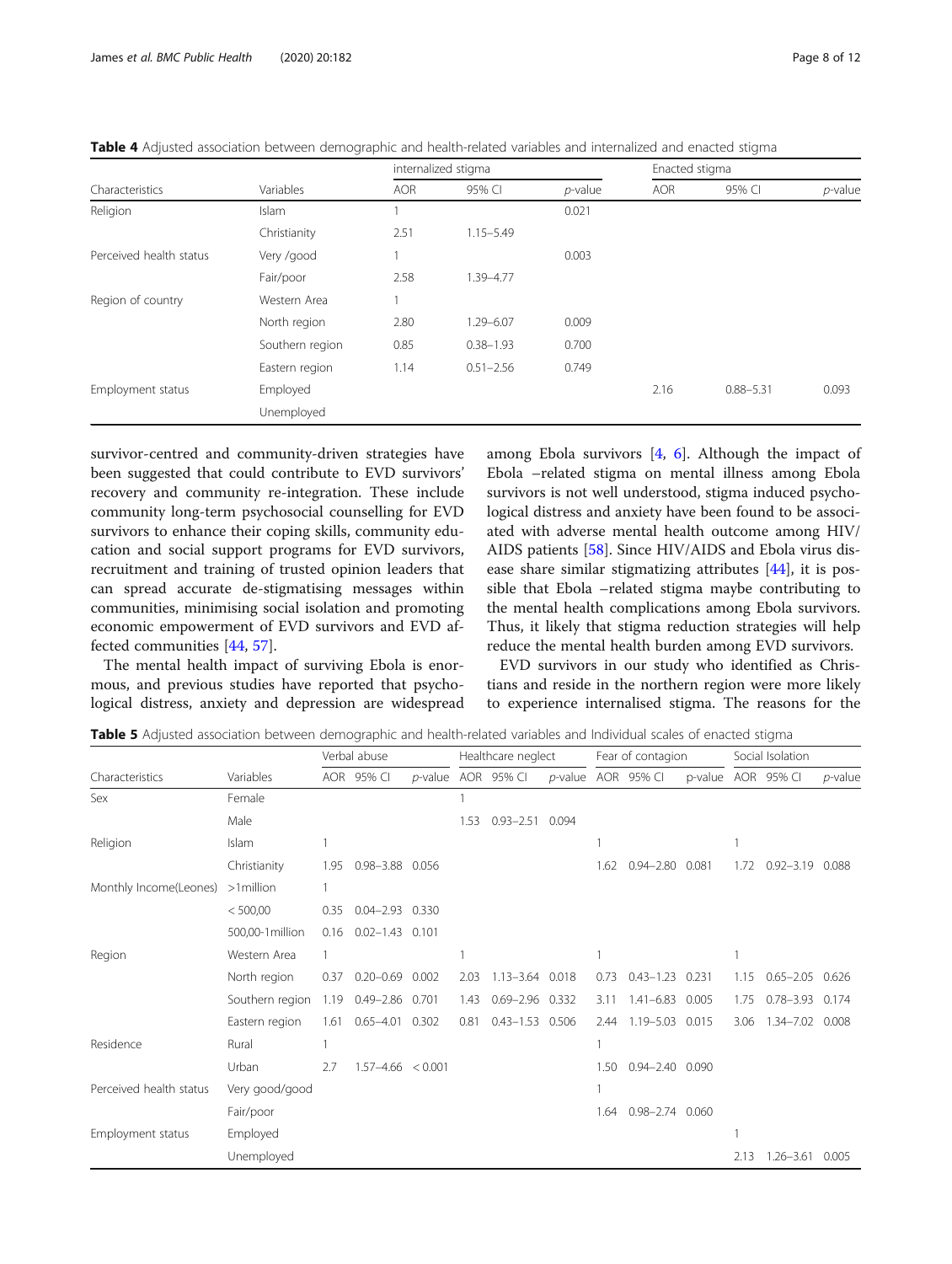<span id="page-8-0"></span>

| Table 6 Association between T&CM use and internalized and enacted stigma using backwards stepwise binary logistic regression |  |  |  |  |  |  |  |
|------------------------------------------------------------------------------------------------------------------------------|--|--|--|--|--|--|--|
|                                                                                                                              |  |  |  |  |  |  |  |

| Stigma subscale                                          |           | <b>AOR</b> | 95% CI         | $p$ -value |
|----------------------------------------------------------|-----------|------------|----------------|------------|
| Internalized stigma (negative self-perception subscale)  | No.       |            |                |            |
|                                                          | Yes       | 1.93       | $0.99 - 3.75$  | 0.054      |
| Enacted stigma (Verbal abuse, Healthcare neglect, Social | <b>No</b> |            |                |            |
| isolation, Fear of contagion)                            | Yes       | 4.58       | $1.51 - 13.83$ | 0.007      |
| Verbal abuse                                             | <b>No</b> |            |                |            |
|                                                          | Yes       | 1.95       | 1.09-3.49      | 0.025      |
| Healthcare neglect                                       | <b>No</b> |            |                |            |
|                                                          | Yes       | 2.35       | $1.37 - 4.02$  | 0.002      |
| Social isolation                                         | <b>No</b> |            |                |            |
|                                                          | Yes       | 1.52       | $0.86 - 2.67$  | 0.146      |
| Fear of contagion                                        | No.       |            |                |            |
|                                                          | Yes       | 1.53       | $0.92 - 2.55$  | 0.102      |

high levels of internalised stigma among Christians remain unclear. Going forward, an in-depth ethnography study would be required to explain the high levels of internalised stigma amongst Christians compared to Muslims that was observed in our study. Our study findings also reveal that EVD survivors who perceive their health to be fair/poor are more likely to experience internalised stigma than those who perceive their health to be good. In HIV/AIDS patients, the link between stigma and perceived poor health status is postulated to be because stigma is known to promote poor adherence to treatment, lowers emotional coping and social support networks and reduces access to and usage of health and social services leading to poor health outcomes [\[26](#page-10-0), [38\]](#page-10-0). The similarity of our findings suggest that similar concerns may be present for EVD survivors. Further studies are needed to explore the link between internalised stigma and religiosity as well as perceived poor health status among EVD survivors in Sierra Leone. Nonetheless, our results have revealed that religiosity, perceived health status and spatial location are potential predictors of internalised stigma among EVD survivors and, that healthcare provider and social workers should consider these characteristics as possible risk factors for internalised stigma among EVD survivors in Sierra Leone.

Further analysis of the enacted stigma subscales revealed verbal abuse was more likely to occur among EVD survivors residing in urban locations when compared to those living in rural areas. Our finding may be explained by the fact that adherence to local bylaws to prevent stigma and discrimination by the community was more prevalent in rural areas compared to urban areas [[59\]](#page-11-0). Also, previously identified urban-rural community differences in knowledge and perception of, and attitude towards, EVD may also explain our finding [\[60](#page-11-0)]. Our study also revealed that EVD survivors who are unemployed were more likely to be socially isolated by

their communities than their counterparts who were employed. Such a finding maybe explained given that unemployed EVD survivors are likely to be economically and socially dependent on their families and their communities for their wellbeing and, as such are more likely to experience stigma in the form of isolation from their families and communities compared to employed EVD survivors [[17,](#page-10-0) [61](#page-11-0)].

EVD survivors who experienced healthcare neglect in conventional healthcare settings in our study were more likely to use T&CM. Our finding is not surprising given that healthcare neglect (negative attitude of healthcare providers, long waiting time or being the last person to be seen by the doctor) leads to patient's dissatisfaction with conventional healthcare - a key driver for T&CM use in the general and sub-health populations in Africa [[30\]](#page-10-0). Thus, it is important for policy makers and health providers to bear in mind that, like other sub-health populations, EVD survivors will likely seek informal healthcare options if they feel neglected by the conventional health system. At policy level, laws are needed that allow EVD survivors to receive appropriate care in a safe environment without being stigmatised or discriminated. In addition, educational interventions to change the negative attitude towards EVD survivors among health providers are required. However, there were also positive attributes identified for T&CM use. The high rate of T&CM use among EVD survivors who experienced enacted stigma (healthcare neglect and verbal abuse) maybe related to the notion that T&CM may serve as a stigma reduction strategy. For instance, T&CM has been used by patients to resist the terminal understanding of HIV/AIDS and believing that HIV/ AIDS is chronic rather than a terminal illness [[27](#page-10-0)]. Also, HIV/AIDS patients and SARS survivors have used T&CM practices such as yoga and Tai Chi to create social support groups as people in such settings are less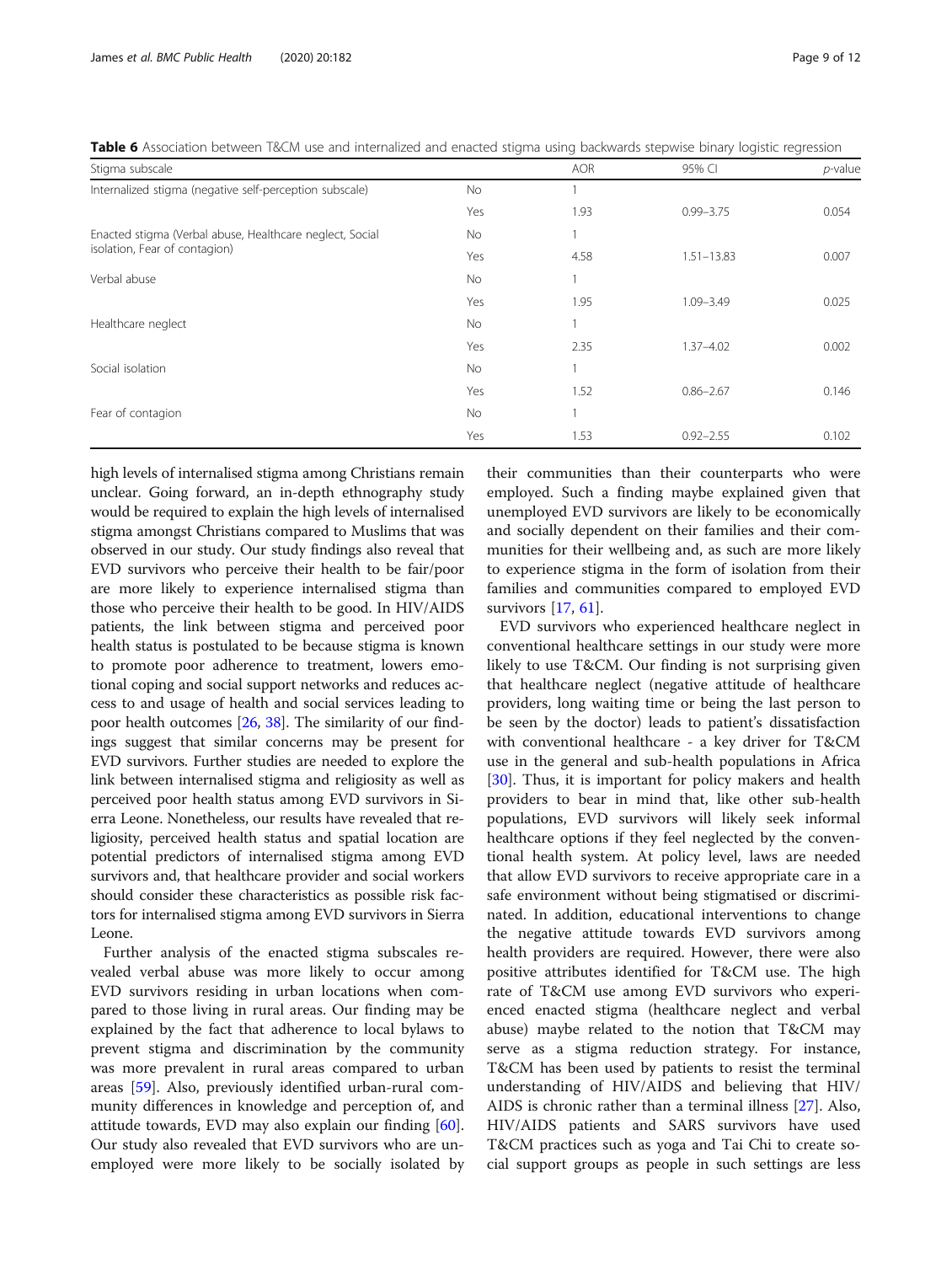<span id="page-9-0"></span>likely to act differently to each other since they share similar health status and experiences [\[27,](#page-10-0) [39](#page-10-0)]. Drawing from the experiences of HIV/AIDS patients and SARS survivors in using T&CM in managing stigma, it is possible that EVD survivors will be using T&CM not only to address their physical health needs but also to as a coping mechanism against the stigma they are experiencing in their communities and at healthcare facilities. As such, there may be a role for integration of some T&CM – where appropriate – to help improve conventional health options for EVD survivors. Going forward, welldesigned qualitative research is required to have a deeper understanding of the meanings of T&CM practice in the everyday lives of EVD survivors.

## Limitations

The following limitations must be considered when interpreting our findings. First, our study may suffer from recall bias as we relied entirely on self-reported data. Second, our study employed a cross-sectional design and, therefore we cannot infer causality between independent and outcomes variables. Third, we adapted the HIV/AIDS-related stigma scale (HASI-P) [\[43\]](#page-11-0) to measure EVD related stigma among EVD survivors, as there is no detailed or validated tool exist for EVD related stigma. We decided to use HIV/AIDS related stigma scale (HASI-P) because HIV/AIDS share similar characteristics with EVD in terms of social isolation, fear of contagion and family and community stigma and discrimination [\[44](#page-11-0)]. Finally, our findings are only applicable to EVD survivors in Sierra Leone and may not be representative of EVD survivors in other neighbouring EVD affected countries. Nevertheless, the national nature of this survey represents one of the most representative samples of stigma in EVD survivors.

## Conclusion

The majority of EVD survivors in Sierra Leone experience both internalised and enacted Ebola-related stigma although internalised stigma was the most common in terms of occurrence. To reduce EVD related stigma, and the impacts of such stigma on EVD survivors' health and wellbeing, EVD outbreak responses should include EVD survivor-centred and community-driven interventions that can help contribute to EVD survivors' recovery and community re-integration. EVD survivors appear drawn to informal and non-integrated care (T&CM) via both push (i.e. dissatisfaction with conventional care) and pull (i.e. empowerment and social commitments from T&CM). Future research is needed to have a deeper insight of the meanings of T&CM practice in the everyday lives of EVD survivors.

#### Supplementary information

Supplementary information accompanies this paper at [https://doi.org/10.](https://doi.org/10.1186/s12889-020-8279-7) [1186/s12889-020-8279-7.](https://doi.org/10.1186/s12889-020-8279-7)

Additional file 1. Ebola - related stigma Questionnaire.

#### Abbreviations

ETC: Ebola treatment centre; EVD: Ebola virus disease; T&CM: Traditional and complementary medicine

#### Acknowledgments

We want to extend our thanks and appreciation to the Ebola survivors who consented to take part in this study. We also want to extend our appreciation to the staff of the Sierra Leone Ebola survivors association and staff of the Ebola clinic at 34 Military hospital Wilberforce Freetown as well as all data collectors for their support during data collection.. We also extend our thanks to the Faculty health, University of Technology Sydney to help fund the field work for this study. In addition, we extend our thanks and appreciation to dean and staff of the faculty of Pharmaceutical Sciences, College of Medicine and Allied Health Sciences, University of Sierra Leone. The authors thank Mr. John Alimamy Kabba for helping in creating the map used in this manuscript.

#### Authors' contributions

PBJ and JW conceived of the study while, PBJ, JW, AS & JA contributed in designing the study. PBJ analysed the data and wrote the initial draft of the manuscript. JW, AS and JA supervised the process and contributed to the intellectual content of the manuscript. All authors read and approved the final version of the manuscipt.

#### Funding

The authors have not declared a specific grant for this research from any funding agency in the public, commercial or not-for-profit sectors.

#### Availability of data and materials

Due to confidentiality and privacy concerns, and given the sensitivity surrounding stigma and discrimination among Ebola survivors, our study did not receive approval from the University of Technology Sydney Human Research Ethics Committee and the Sierra Leone Ethics and Scientific Review Committee to publicly share the raw data. Also, Ebola survivors consented to participate in the study on the basis that their data would not be shared with anyone except members of the research team (My Supervisors and I). The raw data informing the findings of this study are stored privately at the University of Technology Sydney data storage platform called Cloudstor. However, upon reasonable request, the anonymised raw data underlying the findings of this study can be made available through the following persons 1. Racheal Laugery, Senior research Ethics officer, University of Technology Sydney Human Research Ethics Committee, University of Technology Sydney, Email: [\(Racheal.Laugery@uts.edu.au\)](mailto:Racheal.Laugery@uts.edu.au); 2. Edward Foday, Research and Publications Specialist, Sierra Leone Ethics and Scientific Review Committee, Directorate of Policy, Planning and Information, Ministry of Health and Sanitation, Fifth Floor, Youyi Building, East Wing, Freetown, Sierra Leone, Email: [efoday@health.gov.sl](mailto:efoday@health.gov.sl) .

#### Ethics approval and consent to participate

The University of Technology Sydney Human Research Ethics Committee (UTS-HREC-ETH17–2080) and the Sierra Leone Ethics and Scientific Review Committee granted ethical clearance. Written and oral was obtained from participants.

#### Consent for publication

Not applicable.

#### Competing interests

The authors declare that they have no competing interest.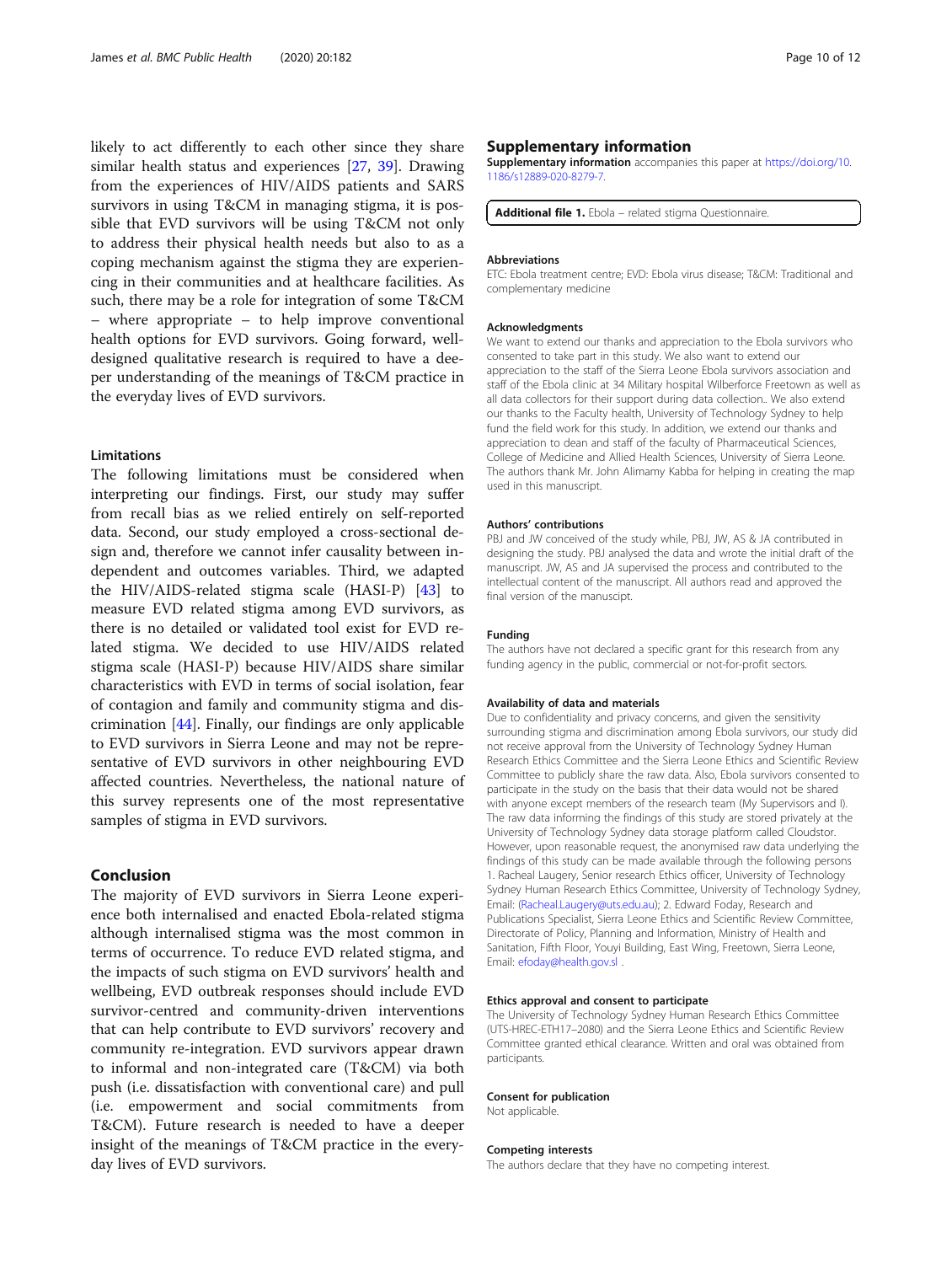### <span id="page-10-0"></span>Received: 6 November 2019 Accepted: 27 January 2020

#### References

- 1. International Ebola Response T, Agua-Agum J, Ariyarajah A, Aylward B, Bawo L, Bilivogui P, Blake IM, Brennan RJ, Cawthorne A, Cleary E, et al. Exposure patterns driving Ebola transmission in West Africa: a retrospective observational study. PLoS Med. 2016;13(11):e1002170.
- 2. Ebola Situation Report 30 March 2016 [\[http://apps.who.int/ebola/current](http://apps.who.int/ebola/current-situation/ebola-situation-report-30-march-2016)[situation/ebola-situation-report-30-march-2016](http://apps.who.int/ebola/current-situation/ebola-situation-report-30-march-2016) ].
- 3. WHO: Clinical care for survivors of Ebola virus disease. Interim Guidance. 2016.
- 4. Lotsch F, Schnyder J, Goorhuis A, Grobusch MP. Neuropsychological longterm sequelae of Ebola virus disease survivors - A systematic review. Travel Med Infect Dis. 2017;18:18–23.
- 5. Vetter P, Kaiser L, Schibler M, Ciglenecki I, Bausch DG. Sequelae of Ebola virus disease: the emergency within the emergency. Lancet Infect Dis. 2016; 16(6):e82–91.
- James PB, Wardle J, Steel A, Adams J. Post-Ebola psychosocial experiences and coping mechanisms among Ebola survivors: a systematic review. Tropical Med Int Health. 2019;24(6):671–91.
- 7. Dovidio JF, Major B, Crocker J. Stigma: introduction and overview. New York, NY, US: Guilford Press; 2000.
- 8. Frost DM. Social stigma and its consequences for the socially stigmatized. Soc Personal Psychol Compass. 2011;5(11):824–39.
- 9. Earnshaw VA, Quinn DM. The impact of stigma in healthcare on people living with chronic illnesses. J Health Psychol. 2012;17(2):157–68.
- 10. Scambler G. Re-framing stigma: felt and enacted stigma and challenges to the sociology of chronic and disabling conditions. Soc Theory Health. 2004; 2(1):29–46.
- 11. Sow S, Desclaux A, Taverne B, Groupe d'etude P. Ebola in Guinea: experience of stigma among health professional survivors. Bull Soc Pathol Exot. 2016;109(4):309–13.
- 12. Hewlett BS, Amola RP. Cultural contexts of Ebola in northern Uganda. Emerg Infect Dis. 2003;9:1242–8.
- 13. Rabelo I, Lee V, Fallah MP, Massaquoi M, Evlampidou I, Crestani R, Decroo T, Van den Bergh R, Severy N. Psychological distress among Ebola survivors discharged from an Ebola treatment unit in Monrovia, Liberia - A Qualitative Study. Front Public Health. 2016;4:142.
- 14. Deen GF, Knust B, Broutet N, Sesay FR, Formenty P, Ross C, Thorson AE, Massaquoi TA, Marrinan JE, Ervin E. Ebola RNA persistence in semen of Ebola virus disease survivors—preliminary report. In: Mass Medical Soc; 2015.
- 15. Varkey JB, Shantha JG, Crozier I, Kraft CS, Lyon GM, Mehta AK, Kumar G, Smith JR, Kainulainen MH, Whitmer S. Persistence of Ebola virus in ocular fluid during convalescence. N Engl J Med. 2015;372(25):2423–7.
- 16. Schwerdtle PM, De Clerck V, Plummer V. Experiences of Ebola survivors: causes of distress and sources of resilience. Prehosp Disaster Med. 2017; 32(3):234–9.
- 17. Karafillakis E, Jalloh MF, Nuriddin A, Larson HJ, Whitworth J, Lees S, Hageman KM, Sengeh P, Jalloh MB, Bunnell R, et al. 'Once there is life, there is hope' Ebola survivors' experiences, behaviours and attitudes in Sierra Leone, 2015. BMJ Glob Health. 2016;1(3):e000108.
- 18. Etard JF, Sow MS, Leroy S, Toure A, Taverne B, Keita AK, Msellati P, Magassouba N, Baize S, Raoul H, et al. Multidisciplinary assessment of post-Ebola sequelae in Guinea (Postebogui): an observational cohort study. Lancet Infect Dis. 2017;17(5):545–52.
- 19. De Roo A, Ado B, Rose B, Guimard Y, Fonck K, Colebunders R. Survey among survivors of the 1995 Ebola epidemic in Kikwit, Democratic Republic of Congo: their feelings and experiences. Tropical Med Int Health. 1998; 3(11):883–5.
- 20. de St. Maurice A, Ervin E, Orone R, Choi M, Dokubo EK, Rollin PE, Nichol ST, Williams D, Brown J, Sacra R, et al. Care of Ebola Survivors and Factors Associated With Clinical Sequelae—Monrovia, Liberia. Open Forum Infect Dis. 2018;5(10):ofy239.
- 21. Kelly JD, Weiser SD, Wilson B, Cooper JB, Glayweon M, Sneller MC, Drew C, Steward WT, Reilly C, Johnson K, et al. Ebola virus disease-related stigma among survivors declined in Liberia over an 18-month, post-outbreak period: an observational cohort study. PLoS Negl Trop Dis. 2019;13(2): e0007185.
- 22. Hanson J, Decosimo A, Quinn M. Diminished Quality of Life among Women affected by Ebola. J Soc Behav Health Sci. 2016;10(1):11.
- 23. Overholt L, Wohl DA, Fischer WA II, Westreich D, Tozay S, Reeves E, Pewu K, Adjasso D, Hoover D, Merenbloom C. Stigma and Ebola survivorship in Liberia: results from a longitudinal cohort study. PLoS One. 2018;13(11): e0206595.
- 24. Guetiya Wadoum RE, Samin A, Mafopa NG, Giovanetti M, Russo G, Turay P, Turay J, Kargbo M, Kanu MT, Kargbo B, et al. Mobile health clinic for the medical management of clinical sequelae experienced by survivors of the 2013–2016 Ebola virus disease outbreak in Sierra Leone, West Africa. Eur J Clin Microbiol Infect Dis. 2017;36(11):2193–200.
- 25. Hugo M, Declerck H, Fitzpatrick G, Severy N, Gbabai O, Decroo T. Posttraumatic stress reactions in Ebola virus disease survivors in Sierra Leone. Emerg Med (Los Angel). 2015;5(6):1–4.
- 26. Rueda S, Mitra S, Chen S, Gogolishvili D, Globerman J, Chambers L, Wilson M, Logie CH, Shi Q, Morassaei S, et al. Examining the associations between HIV-related stigma and health outcomes in people living with HIV/AIDS: a series of meta-analyses. BMJ Open. 2016;6(7):e011453.
- 27. Foote-Ardah CE. The meaning of complementary and alternative medicine practices among people with HIV in the United States: strategies for managing everyday life. Sociology of Health & Illness. 2003;25(5):481–500.
- 28. WHO. WHO traditional medicine strategy: 2014–2023. Geneva: World Health Organization; 2013.
- 29. Adams J, Andrews G, Barnes J, Broom A, Magin P. Traditional, complementary and integrative medicine: an international reader: Macmillan international higher education; 2012.
- 30. James PB, Wardle J, Steel A, Adams J. Traditional, complementary and alternative medicine use in sub-Saharan Africa: a systematic review. BMJ Glob Health. 2018;3(5):e000895.
- 31. James PB, Kamara H, Bah AJ, Steel A, Wardle J. Herbal medicine use among hypertensive patients attending public and private health facilities in Freetown Sierra Leone. Complement Ther Clin Pract. 2018;31:7–15.
- 32. James PB, Bah AJ, Tommy MS, Wardle J, Steel A. Herbal medicines use during pregnancy in Sierra Leone: an exploratory cross-sectional study. Women and Birth. 2017;31(5):e302–9.
- 33. James PB, Taidy-Leigh L, Bah AJ, Kanu JS, Kangbai JB, Sevalie S. Prevalence and correlates of herbal medicine use among women seeking Care for Infertility in Freetown, Sierra Leone. Evid Based Complement Alternat Med. 2018;2018:9493807.
- 34. Diaz T, George AS, Rao SR, Bangura PS, Baimba JB, McMahon SA, Kabano A. Healthcare seeking for diarrhoea, malaria and pneumonia among children in four poor rural districts in Sierra Leone in the context of free health care: results of a cross-sectional survey. BMC Public Health. 2013;13(1):157.
- Ranasinghe S, Ansumana R, Lamin JM, Bockarie AS, Bangura U, Buanie JA, Stenger DA, Jacobsen KH. Herbs and herbal combinations used to treat suspected malaria in Bo, Sierra Leone. J Ethnopharmacol. 2015;166:200–4.
- 36. James PB, Kaikai AI, Bah AJ, Steel A, Wardle J. Herbal medicine use during breastfeeding: a cross-sectional study among mothers visiting public health facilities in the Western area of Sierra Leone. BMC Complement Altern Med. 2019;19(1):66.
- 37. Gearing RE, Schwalbe CS, MacKenzie MJ, Brewer KB, Ibrahim RW, Olimat HS, Al-Makhamreh SS, Mian I, Al-Krenawi A. Adaptation and translation of mental health interventions in middle eastern Arab countries: a systematic review of barriers to and strategies for effective treatment implementation. Int J Soc Psychiatry. 2013;59(7):671–81.
- 38. Peltzer K, Friend-du Preez N, Ramlagan S, Fomundam H. Use of traditional complementary and alternative medicine for HIV patients in KwaZulu-Natal, South Africa. BMC Public Health. 2008;8(1):255.
- 39. JYm S. Coping with future epidemics: tai chi practice as an overcoming strategy used by survivors of severe acute respiratory syndrome (SARS) in post-SARS Hong Kong. Health Expect. 2016;19(3):762–72.
- Kelly JD, Hoff NA, Spencer DA, Musene K, Bramble MS, McIlwain D, Okitundu D, Porco TC, Rutherford GW, Glymour MM, et al. Neurological, cognitive, and psychological findings among survivors of Ebola virus disease from the 1995 Ebola outbreak in Kikwit, Democratic Republic of Congo: a cross-sectional study. Clin Infect Dis. 2019;68(8):1388–93.
- 41. James PB, Wardle J, Steel A, Adams J. Pattern of health care utilization and traditional and complementary medicine use among Ebola survivors in Sierra Leone. PLoS One. 2019;14(9):e0223068.
- 42. James PB, Wardle J, Steel A, Adams J. Utilisation of and attitude towards traditional and complementary medicine among Ebola survivors in Sierra Leone. Medicina (Kaunas). 2019;55(7):387.